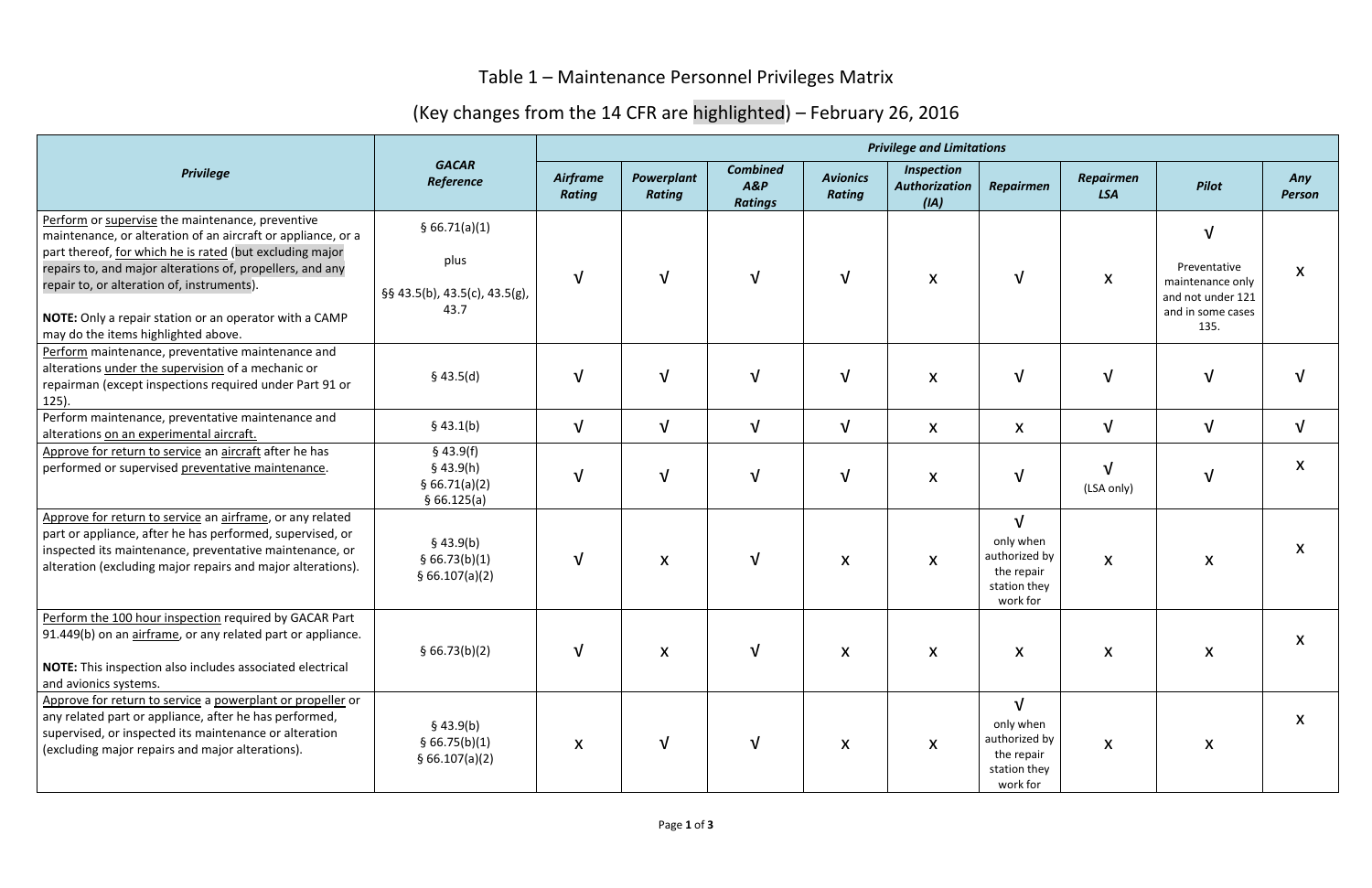| <b>Privilege</b>                                                                                                                                                                                                                                                       | <b>GACAR</b><br>Reference                                      | <b>Privilege and Limitations</b> |                                 |                                             |                                               |                                                   |                                                                                    |                                                                             |                           |                           |  |
|------------------------------------------------------------------------------------------------------------------------------------------------------------------------------------------------------------------------------------------------------------------------|----------------------------------------------------------------|----------------------------------|---------------------------------|---------------------------------------------|-----------------------------------------------|---------------------------------------------------|------------------------------------------------------------------------------------|-----------------------------------------------------------------------------|---------------------------|---------------------------|--|
|                                                                                                                                                                                                                                                                        |                                                                | Airframe<br><b>Rating</b>        | Powerplant<br>Rating            | <b>Combined</b><br>$A\&P$<br><b>Ratings</b> | <b>Avionics</b><br><b>Rating</b>              | <b>Inspection</b><br><b>Authorization</b><br>(IA) | <b>Repairmen</b>                                                                   | <b>Repairmen</b><br><b>LSA</b>                                              | Pilot                     | Any<br><b>Person</b>      |  |
| Perform the 100 hour inspection required by Part 91 on a<br>powerplant or propeller, or any part thereof.<br>NOTE: This inspection also includes associated electrical<br>engine controls.                                                                             | \$43.9(b)<br>§ 66.75(b)(2)                                     | X                                | $\sqrt{ }$                      | $\sqrt{ }$                                  | X                                             | $\boldsymbol{\mathsf{X}}$                         | $\boldsymbol{X}$                                                                   | $\boldsymbol{\mathsf{X}}$                                                   | X                         | $\boldsymbol{\mathsf{X}}$ |  |
| Approve for return to service of avionics and electrical<br>systems, or any related part or appliance, after he has<br>performed, supervised, or inspected its maintenance or<br>alteration (excluding major repairs and major alterations).                           | \$43.9(b)<br>§ 66.77(b)(1)<br>\$66.107(a)(2)                   | $\boldsymbol{\mathsf{X}}$        | X                               | $\boldsymbol{\mathsf{X}}$                   | $\mathbf v$                                   | $\boldsymbol{\mathsf{X}}$                         | $\sqrt{ }$<br>only when<br>authorized by<br>the repair<br>station they<br>work for | $\boldsymbol{\mathsf{X}}$                                                   | $\boldsymbol{\mathsf{X}}$ | X                         |  |
| Approve for return to service an LSA (SLSA) in its entirety<br>after he has performed, supervised, or inspected its<br>maintenance or alteration (excluding major repairs and<br>major alterations).                                                                   | \$43.9(g)<br>§66.125(a)                                        | X                                | X                               | $\sqrt{ }$                                  | X                                             | X                                                 | X                                                                                  | $\sqrt{ }$<br>(limited to the<br>class of aircraft<br>on which<br>endorsed) | X                         | X                         |  |
| Approve for return to service an LSA (SLSA) after major<br>repairs and major alterations.                                                                                                                                                                              | $§$ 43.9(b)<br>§ 66.73(b)(3)<br>§ 66.75(b)(3)<br>§ 66.77(b)(3) | $\sqrt{ }$<br>only airframe      | $\sqrt{}$<br>only<br>powerplant | $\sqrt{ }$                                  | $\sqrt{ }$<br>only avionics<br>and electrical | $\sqrt{ }$                                        | $\boldsymbol{X}$                                                                   | $\boldsymbol{\mathsf{X}}$                                                   | $\boldsymbol{\mathsf{X}}$ | X                         |  |
| Perform the 100 hour inspection on an aircraft in its<br>entirety required by GACAR Part 91.449(b), and approve it<br>for return it to service.<br>NOTE: The approval for return to service of the aircraft<br>must be made by a person holding a combined A&P rating. | § 91.449(b)<br>§ 66.73(b)(1)<br>§ 66.75(b)(2)                  | $\boldsymbol{\mathsf{X}}$        | X                               | $\sqrt{ }$                                  | $\boldsymbol{X}$                              | $\boldsymbol{X}$                                  | X                                                                                  | $\boldsymbol{\mathsf{X}}$                                                   | $\boldsymbol{X}$          | $\boldsymbol{\mathsf{X}}$ |  |
| Perform annual inspection and approve it for return it to<br>service.                                                                                                                                                                                                  | § 91.449(a)(1)<br>\$66.85(a)(2)                                | X                                | X                               | $\boldsymbol{\mathsf{X}}$                   | X                                             | $\sqrt{ }$                                        | $\boldsymbol{\mathsf{X}}$                                                          | $\boldsymbol{\mathsf{X}}$                                                   | X                         | $\boldsymbol{\mathsf{X}}$ |  |
| Perform annual condition inspection and 100 hour<br>inspection on LSA (SLSA) and approve it for return it to<br>service.                                                                                                                                               | \$91.429(b)(2)<br>§ 66.125(a)(1)                               | X                                | X                               | $\sqrt{ }$                                  | $\boldsymbol{X}$                              | $\boldsymbol{X}$                                  | $\boldsymbol{X}$                                                                   | $\sqrt{ }$<br>(limited to the<br>class of aircraft<br>on which<br>endorsed) | $\boldsymbol{X}$          | $\boldsymbol{\mathsf{X}}$ |  |
| Perform annual condition inspection on LSA (ELSA) and<br>approve it for return it to service.                                                                                                                                                                          | $§$ 21.175<br>§ 91.421                                         | X                                | X                               | $\sqrt{ }$                                  | X                                             | X                                                 | X                                                                                  | $\sqrt{ }$<br>(limited to the<br>class of aircraft<br>on which<br>endorsed) | X                         | X                         |  |
| Perform or Supervise Progressive Inspection and approve it<br>for return it to service.                                                                                                                                                                                | \$91.449(e)<br>§ 66.85(a)(2)                                   | X                                | X                               | $\boldsymbol{X}$                            | X                                             | $\sqrt{ }$                                        | X                                                                                  | X                                                                           | X                         | $\boldsymbol{\mathsf{X}}$ |  |